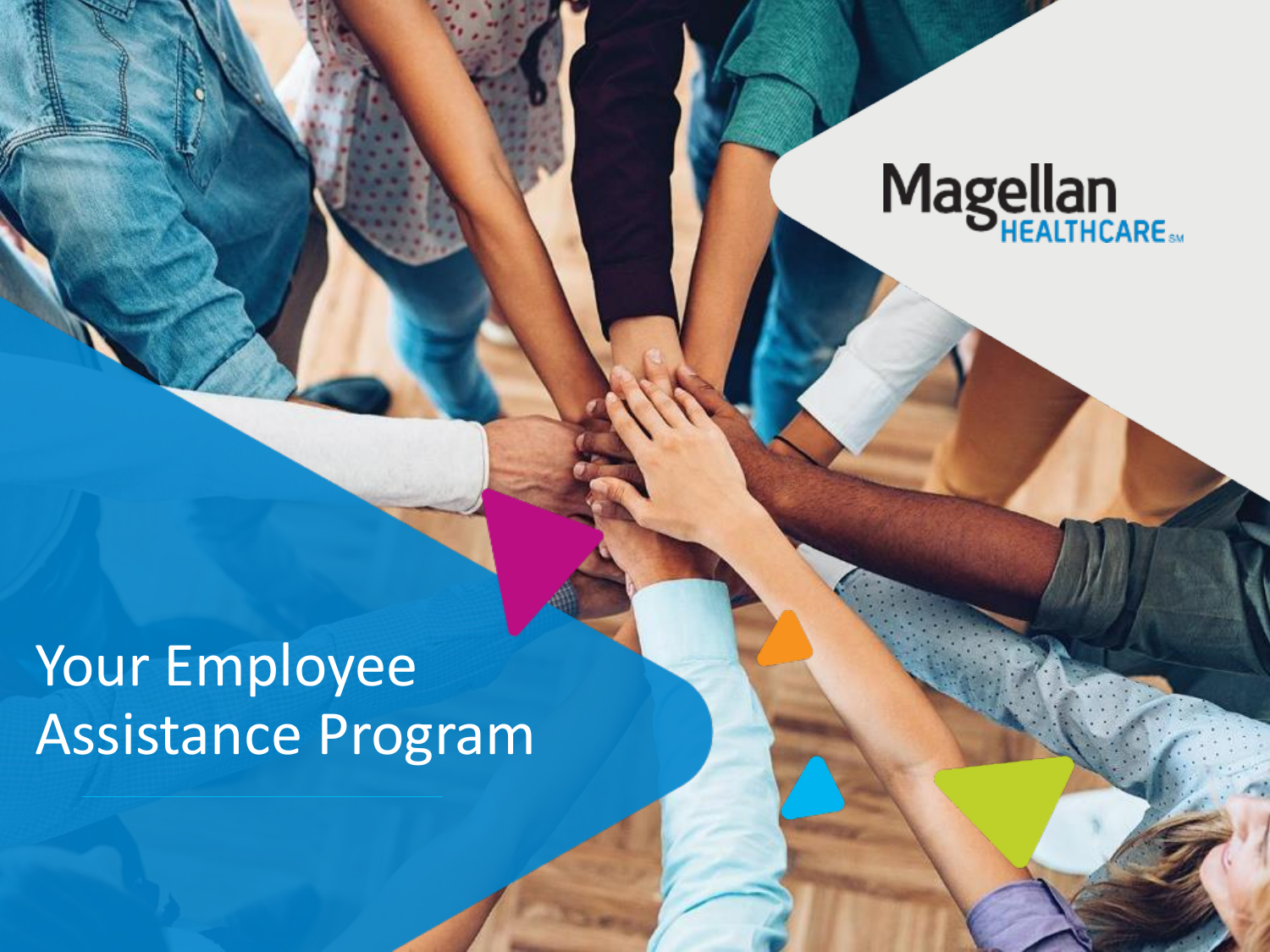Objectives



Identify how to access the EAP.  $\rightarrow$ 

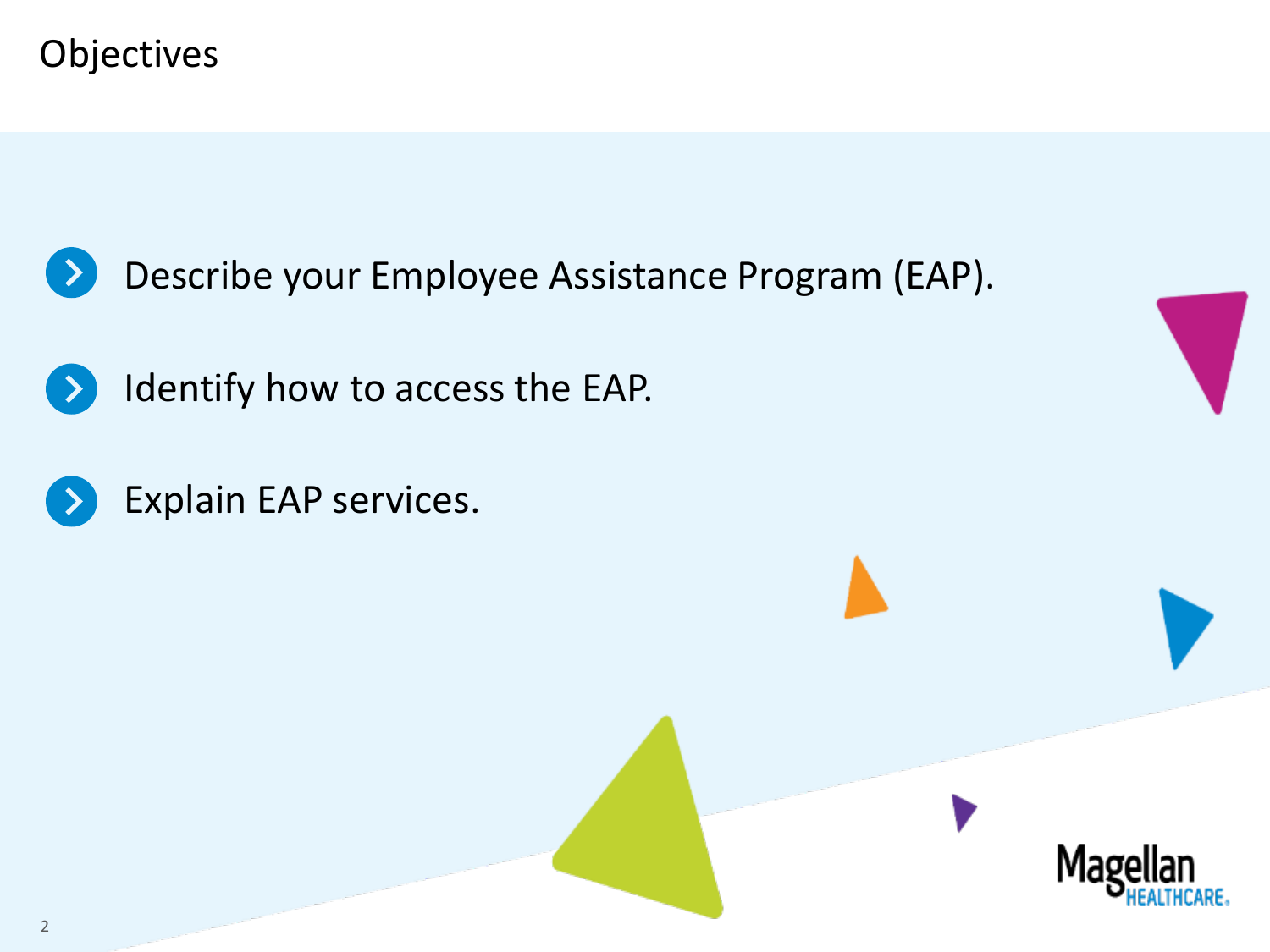#### Your program





# **Available 24/7/365**

Your program offers a variety of no cost, confidential resources, tools and services.

### **There are times when a little help can go a long way.**

- **Self-care programs**
- **Lifestyle coaching**
- **Counseling**
- **Life enrichment services:**
	- − Work-Life Web Services
	- − Employee Discounts
	- − Member website
	- − Financial Wellness
	- − Legal Services
	- − ID Theft Resolution

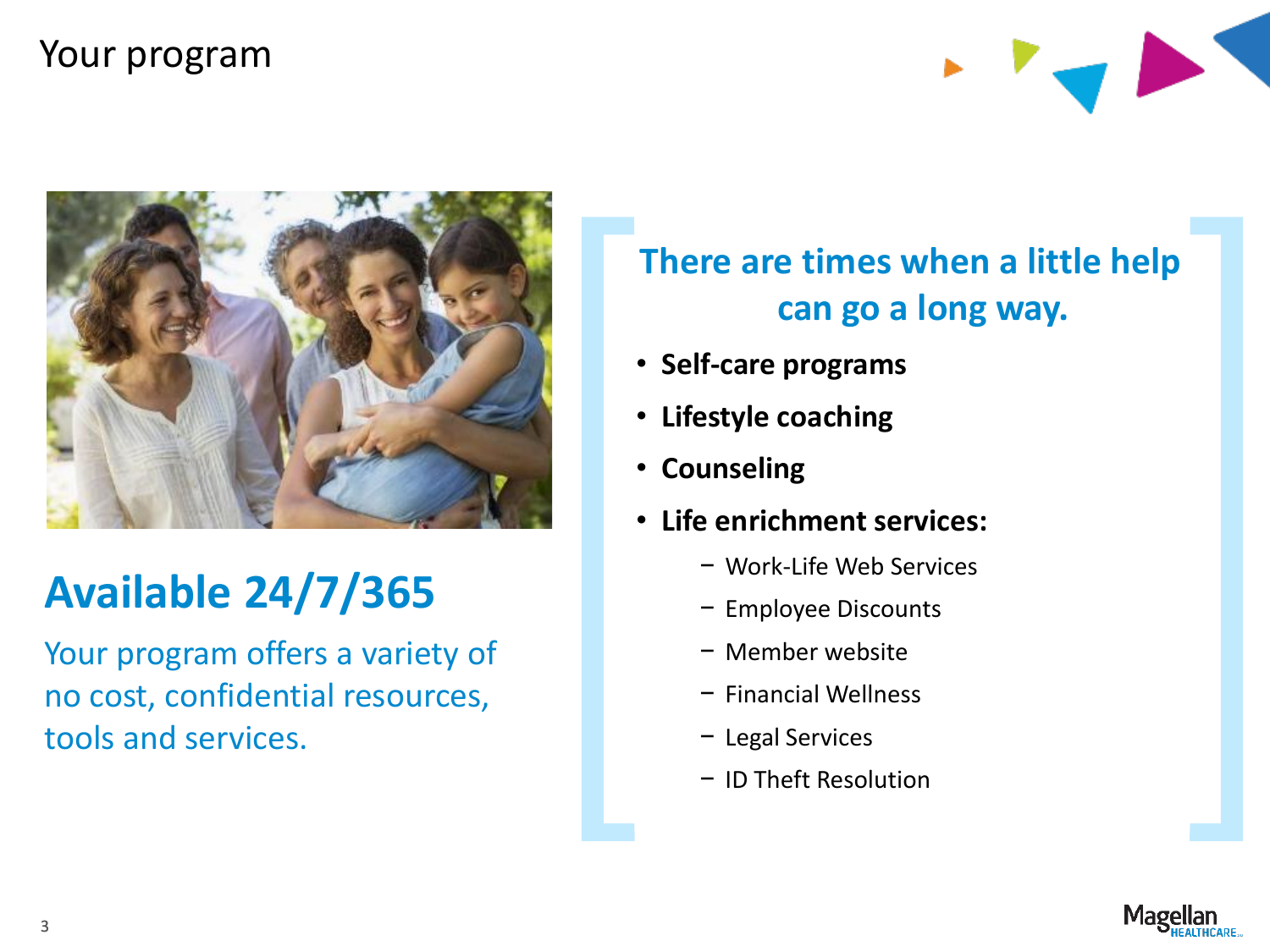#### Our mission is to help you successfully navigate through the ups and downs of life.

*I felt like giving up. I felt like going to a hospital and telling them I wanted to take my life. But then I called Magellan. I'm calling because I want to say thank you.*

*It's a relief to talk to somebody who has no connection with my office and is not going to come back and bite me. Thank you for being there.*

*She was awesome, she helped me out, help me understand the EAP program. She was very patient with me and gave me a bunch of options that I didn't know I had. She was very kind and very nice.*

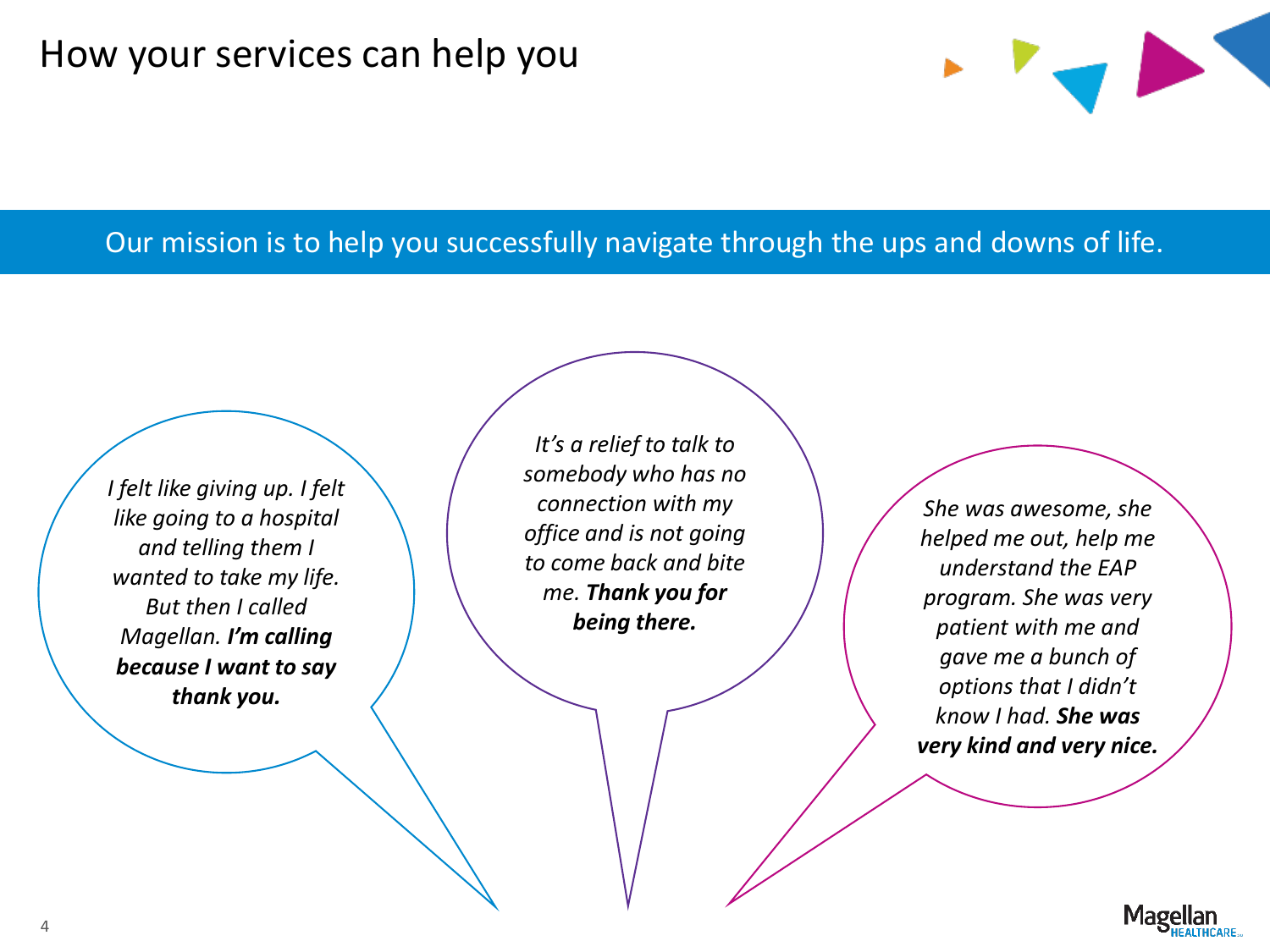#### How to contact your program



#### **24 hours a day/7 days a week**

Call your program's toll-free number or Log on to your member website



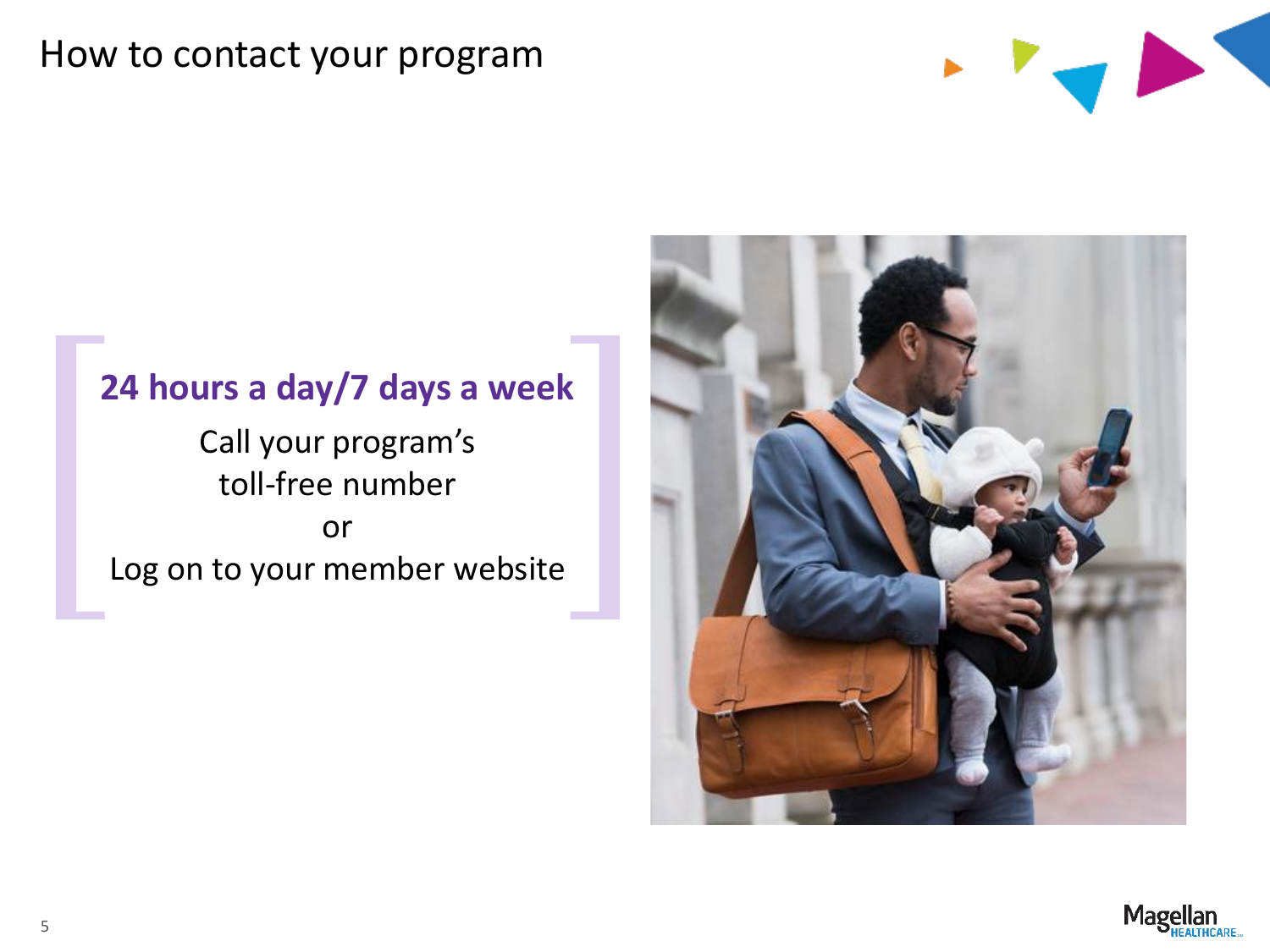## Self-care programs *Digital well-being for full spectrum emotional health*





**Digital emotional wellness tools to build resiliency, manage stress, improve mood, sleep better or simply find daily inspiration.** 

- Interactive, self-paced programs matched to your preferences
- Self-monitoring to track mood, sleep, stress and goals
- In-the-moment tools for coping with daily situations
- Over 30 life themes to help individuals live their best lives

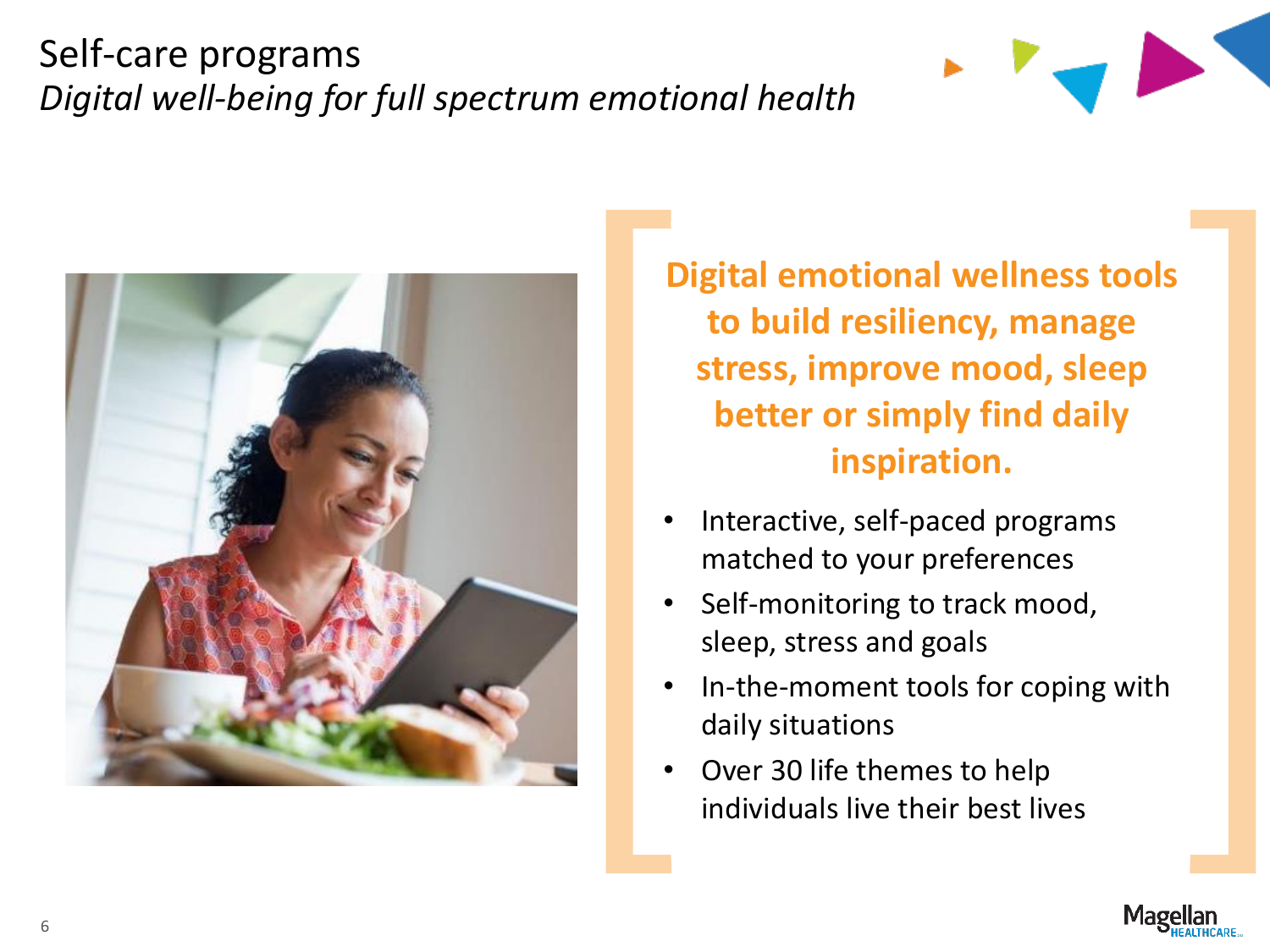## Lifestyle coaching *Helping members reach their goals every day*





### **Certified coaches motivate members to plan and achieve their goals.**

- You define the change you want to make, personal or professional.
- Coaches help you clarify goals, identify obstacles and develop action plans to achieve results.

*"I was fortunate to benefit from her coaching during a recent life transition. She was instrumental in bringing clarity to my situation and helped me find great peace where I could not find it before."*

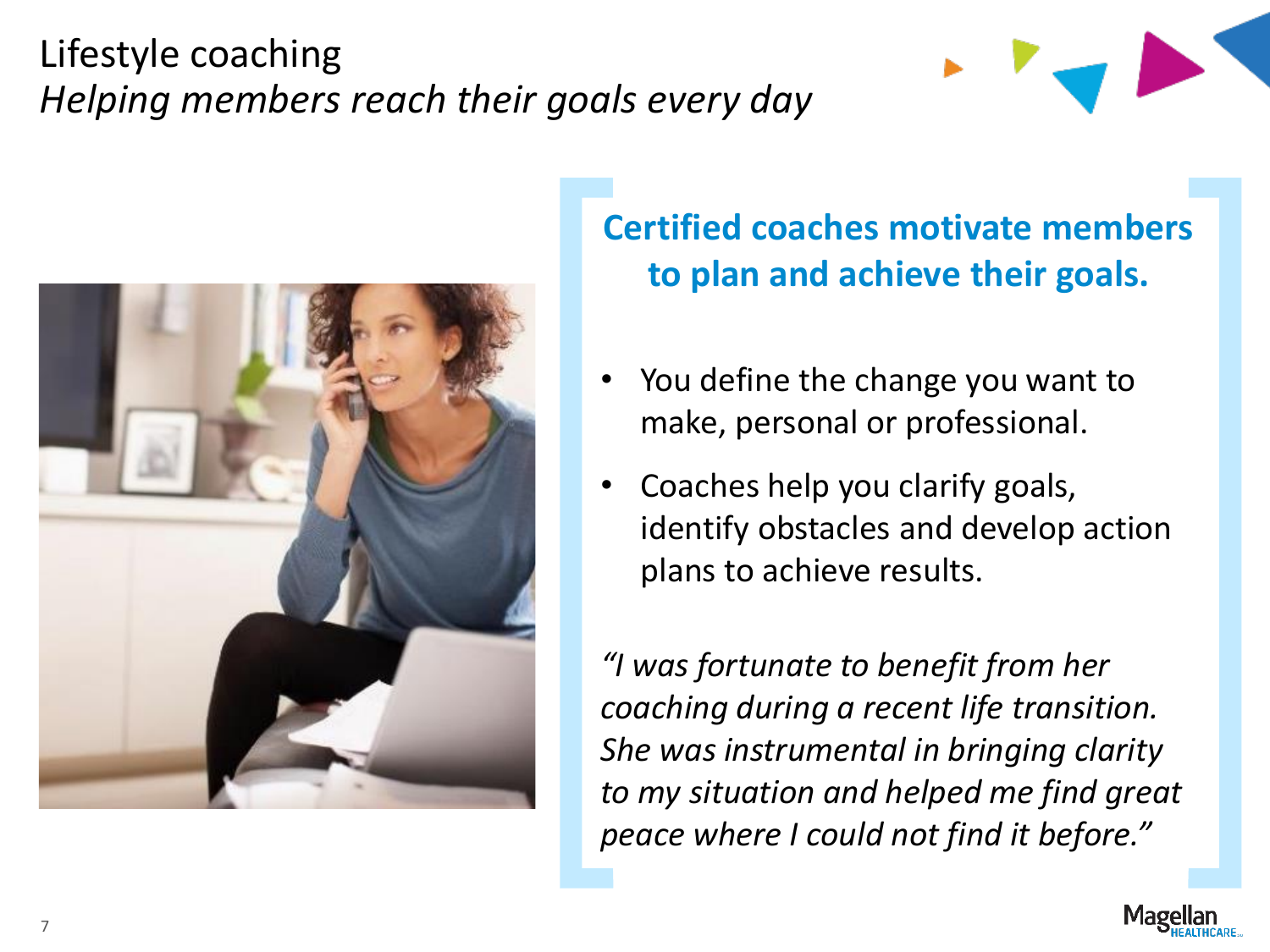# Counseling *Licensed professionals provide the support you need*



## **Confidential service provided at no cost.**

Counselors can help with anxiety, grief, depression, relationships and more.

They are available:

- In-person
- By text message
- Live chat
- Phone
- Video

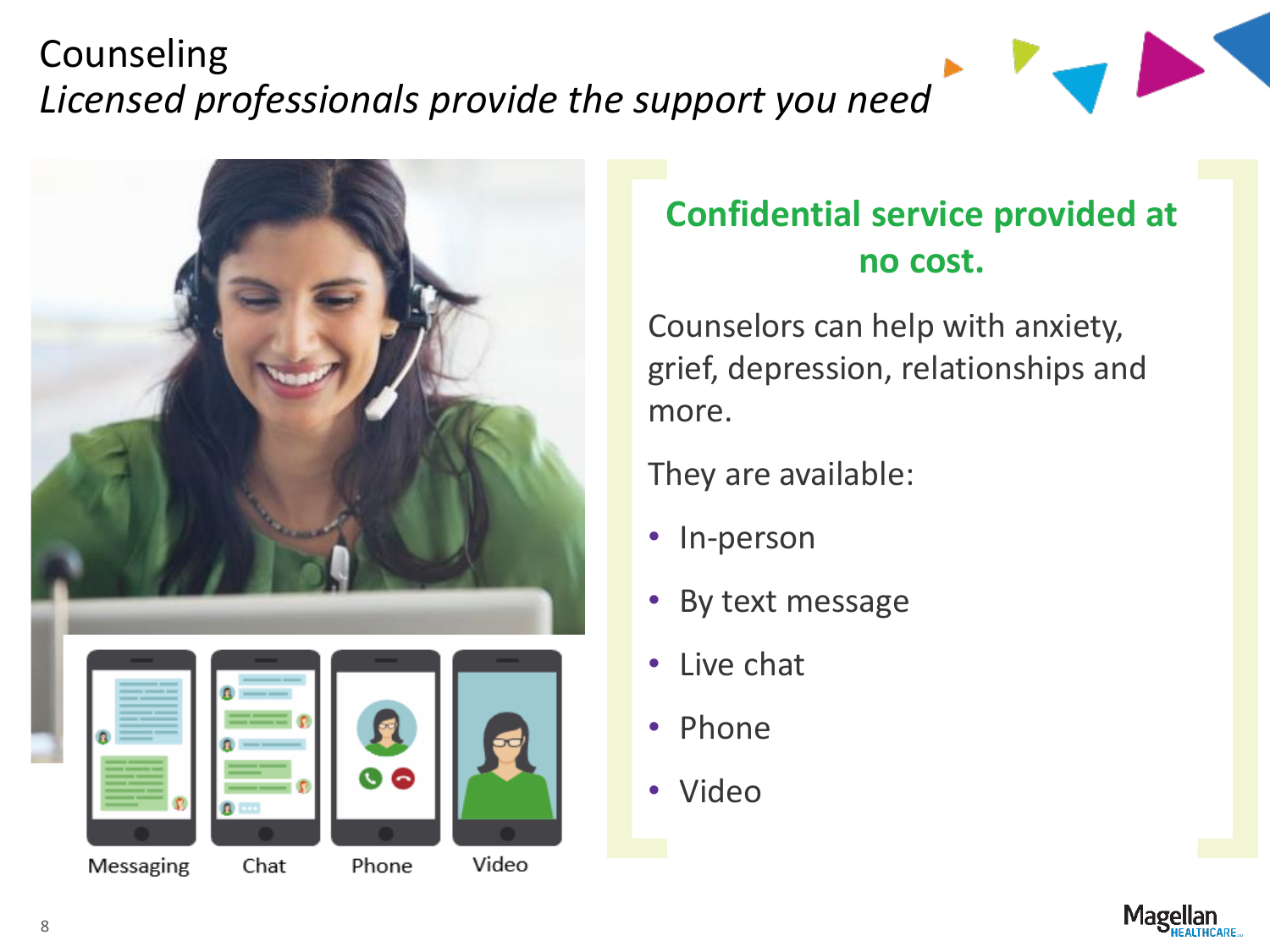# Life enrichment *Services for every generation and life stage*



#### **Work-life web services**

- Parenting and childcare | Aging and elder care
- Life events: new baby, special needs, pet ownership, marriage, divorce, money management, etc.

#### **Employee discounts**

- Money-saving offers
- National and local brands





#### **Member website**

Centralizes access to program services and hundreds of life and health educational resources.

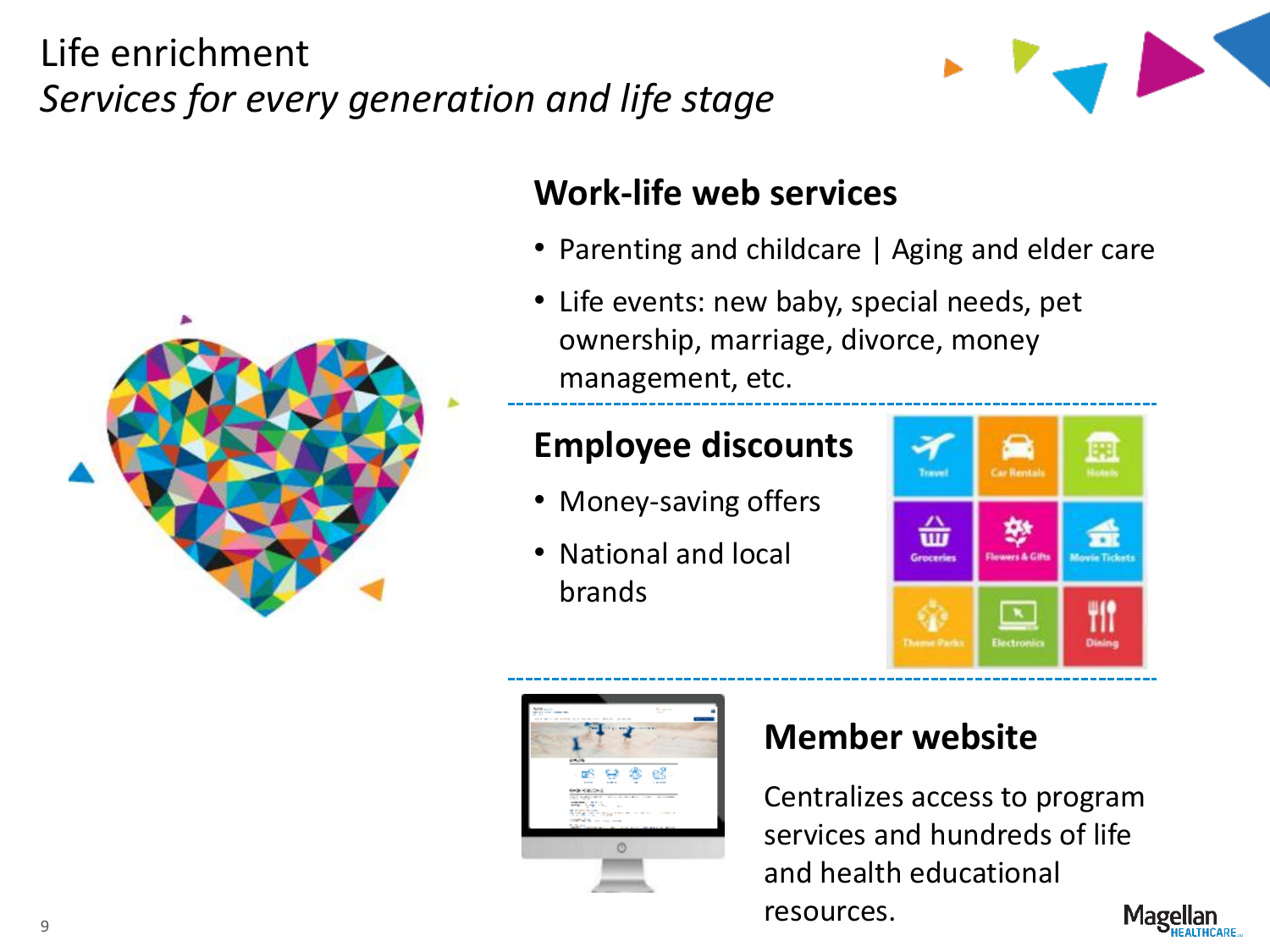Life enrichment *Services for every generation and life stage*



#### **Financial Wellness**

- Meet with a Money Coach
- Develop a plan
- Take action

## **Legal Services**

- 
- Legal advice
- Document preparation discounts
- Online resource center



## **ID Theft Resolution**

- Fraud Resolution Specialist<sup>TM</sup>
- ID Theft Emergency Response Kit



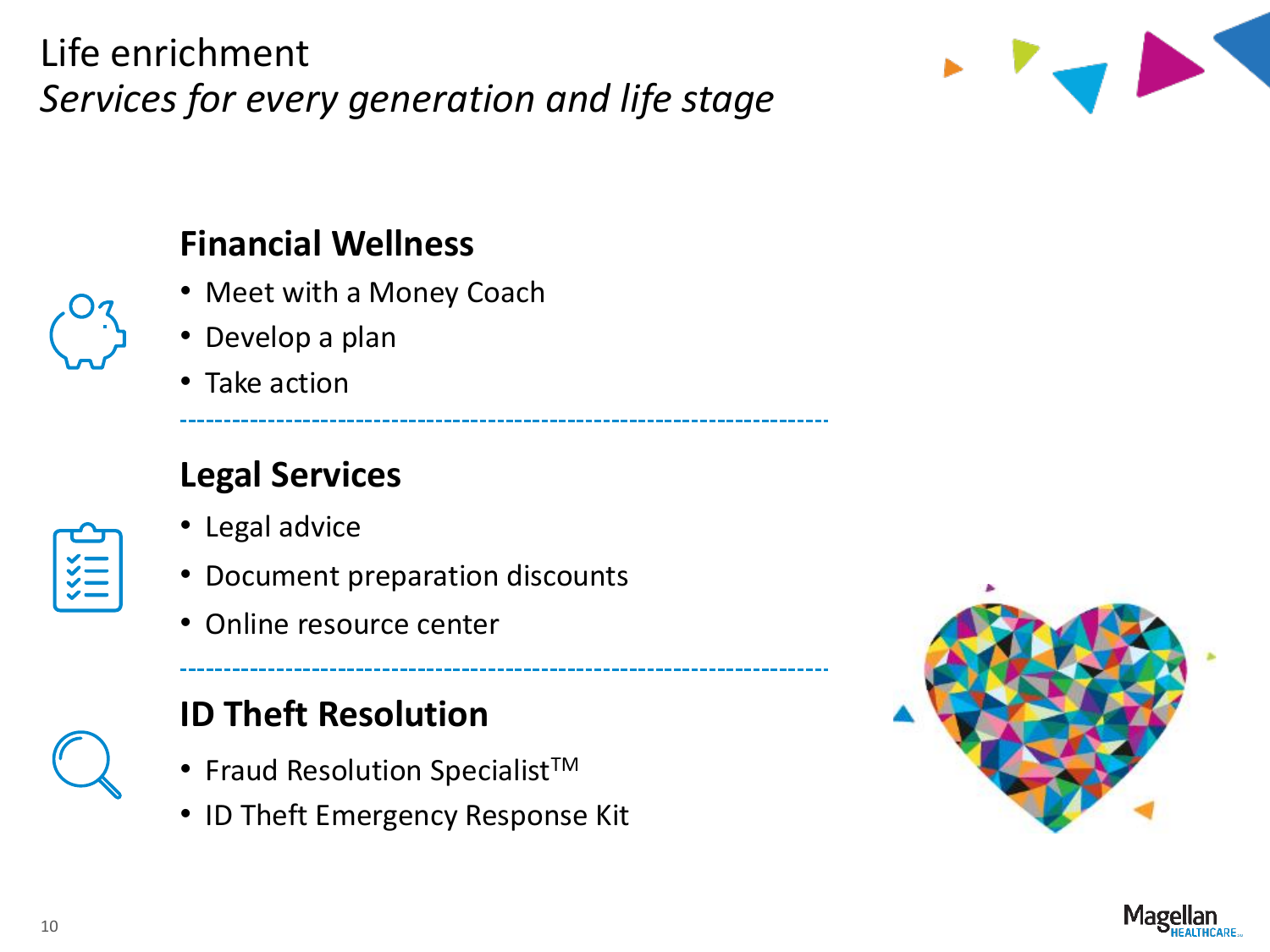

#### **DESTINY | 37 YEARS OLD | FOOD SERVER**

Public-facing, essential worker. Working long hours and is concerned about her emotional wellbeing. Carrying stress into her home life and sleeping poorly.

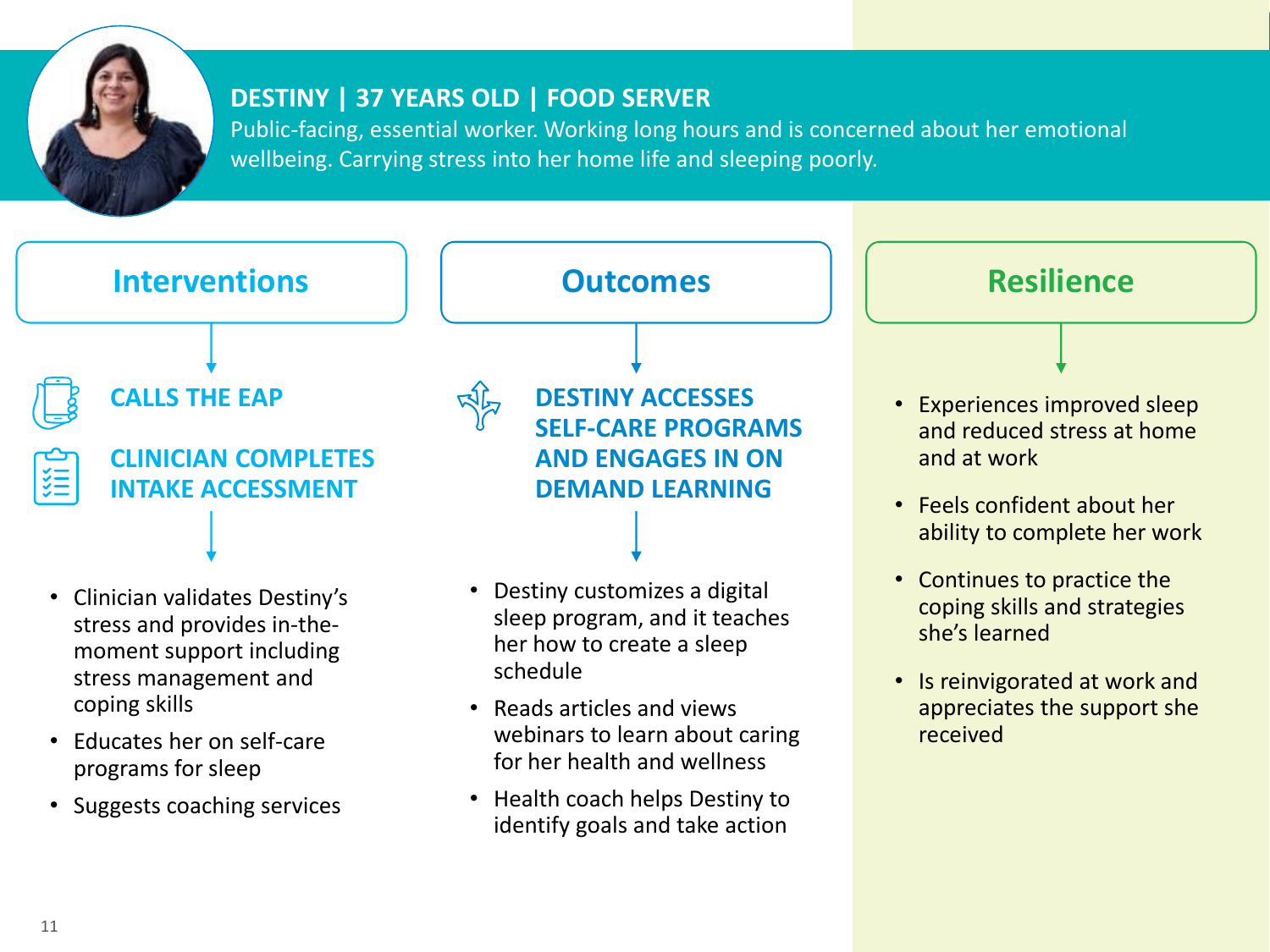

#### **TOM | 35 YEARS OLD | WAREHOUSE WORKER**

Works third shift in a warehouse. His wife is a stay-at-home mom to their triplet newborns. Interested in buying his first home but is stressed about his finances and saving for his children's future.



• Educates Tom on legal/financial resources future reference about stress, mindfulness and relationships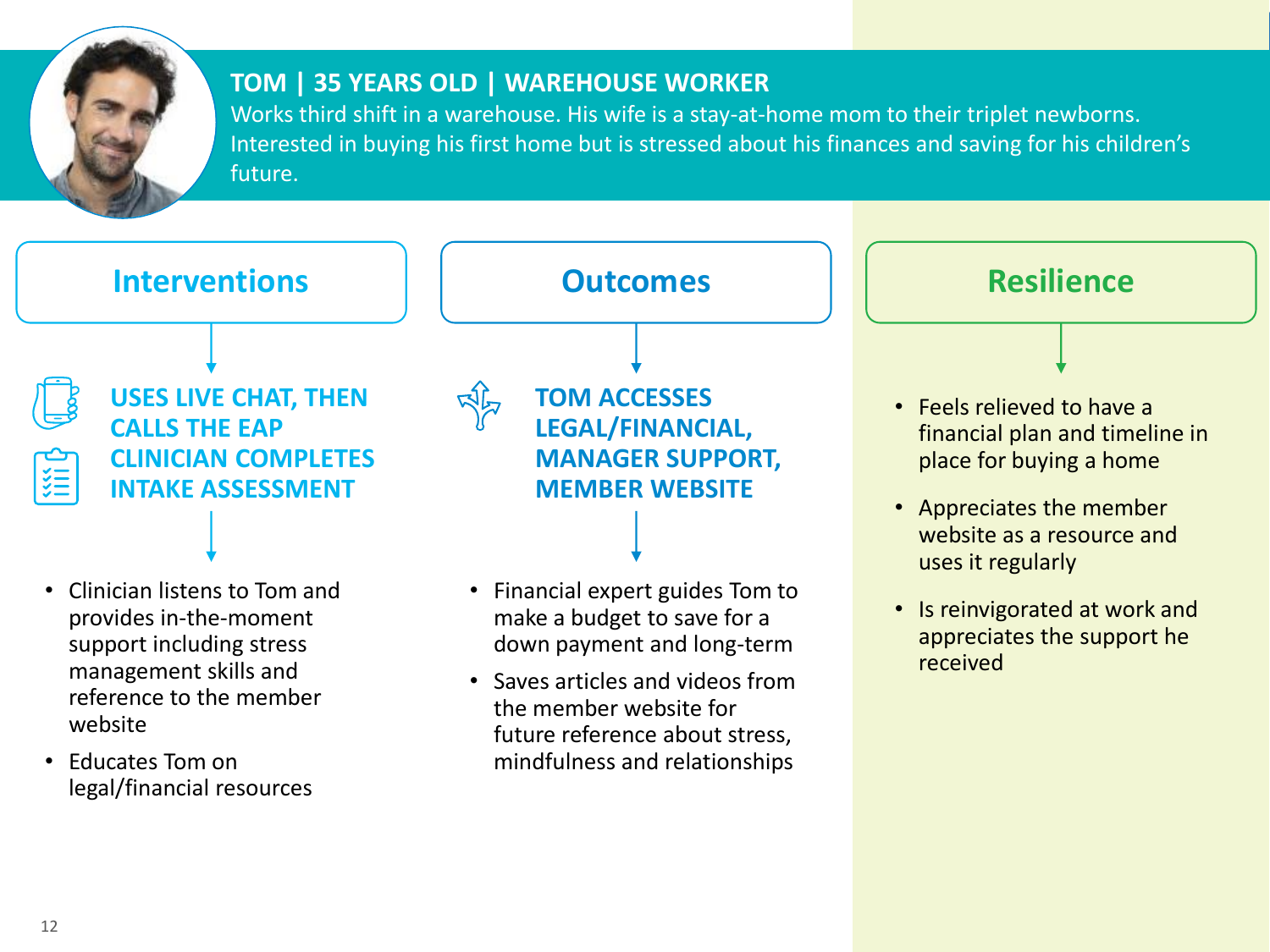

#### **SABRINA | 29 YEARS OLD | ACCOUNTANT**

Works from home. Stressed about student loan debt and isolation. Recently lost her sister due to a long-term illness and gained custody of her sister's two dogs. Has a history of depression and has tried counseling in the past but couldn't prioritize the in-person visits.



discounts on supplies

• Plan underway, with financial guidance, to pay down loans

• Suggests legal/financial for debt consolidation

relationships